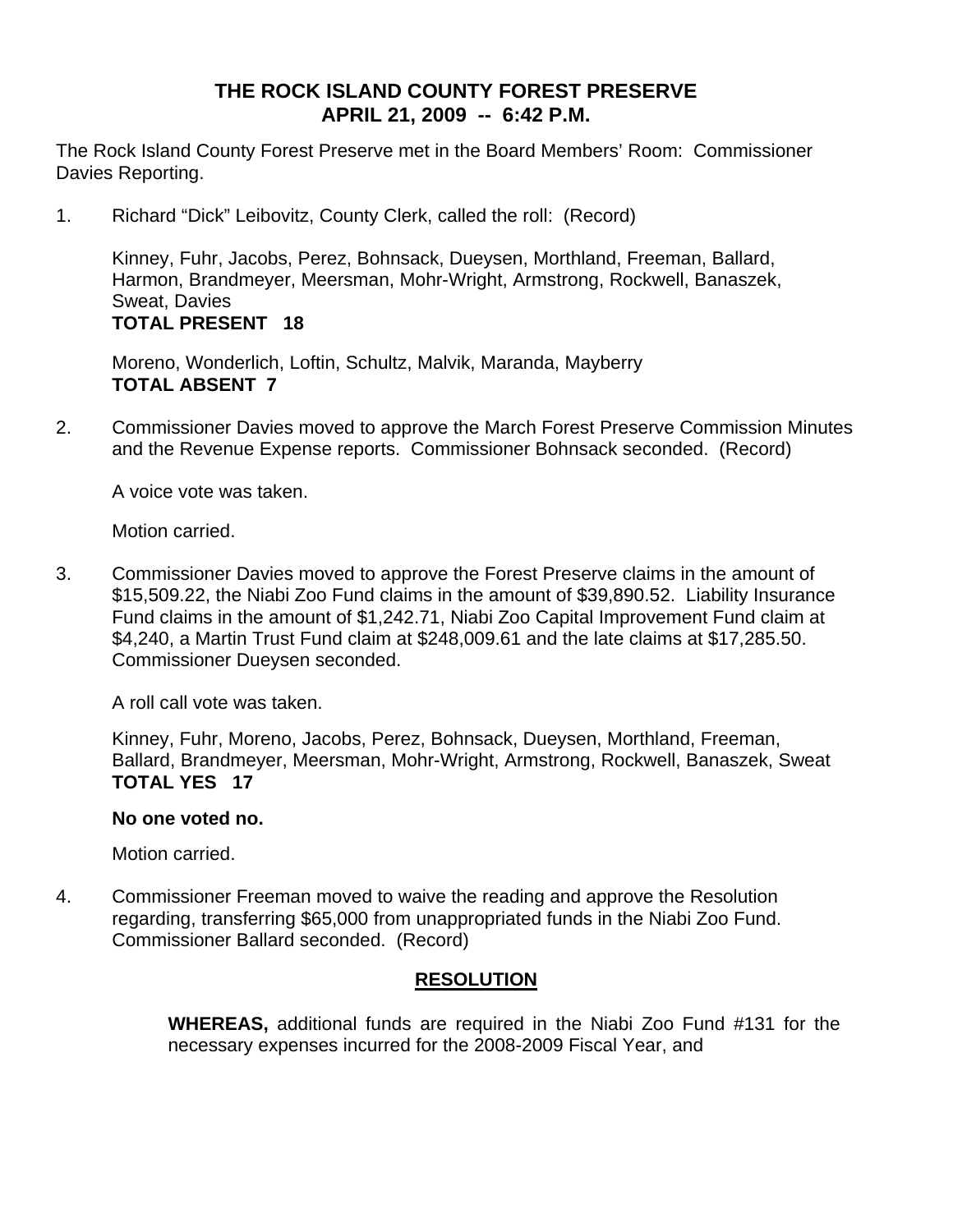**WHEREAS,** funds are available from unappropriated funds within the Niabi Zoo Fund #131, and

**NOW, THEREFORE, BE IT RESOLVED** by the Forest Preserve Commission of Rock Island County, Rock Island, Illinois, as follows:

SECTION 1. An emergency exists as outlined above.

SECTION 2. An amount of \$65,000.00 be transferred from unappropriated funds in the Niabi Zoo Fund #131 to the following:

| <b>AMOUNT</b>  | <b>APPROPRIATION</b> | <b>DESCRIPTION</b>                   |
|----------------|----------------------|--------------------------------------|
| \$17,000.00    | 131-32 412           | Overtime                             |
| 205.00<br>\$   | 131-32 414           | Uniform/Clothing                     |
| \$22,000.00    | 131-32 522           | <b>Operating Supplies</b>            |
| 2,000.00       | 131-32 523           | <b>Repair/Maintenance Supplies</b>   |
| \$<br>219.00   | 131-32 524           | Small Tools & Equipment under \$1000 |
| \$<br>330.00   | 131-32 633           | Travel                               |
| \$<br>86.00    | 131-32 634           | Publishing                           |
| 1,000.00<br>\$ | 131-32 638           | Repairs & Maintenance                |
| 2,200.00<br>\$ | 131-32 642           | <b>Miscellaneous</b>                 |
| 3,825.00<br>\$ | 131-32 762           | <b>Buildings</b>                     |
| 7,479.00       | 131-32 763           | Infrastructure                       |
| 8,656.00<br>\$ | 131-32 764           | Machine & Equipment \$1000-4999      |
|                |                      |                                      |

SECTION 3. This Resolution to become effectively immediately.

**ADOPTED** by the Rock Island County Forest Preserve Commission, Rock Island County, Illinois, this 21<sup>st</sup> day of April 2009.

A roll call vote was taken.

Kinney, Fuhr, Moreno, Jacobs, Perez, Bohnsack, Dueysen, Morthland, Freeman, Ballard, Mohr-Wright, Armstrong, Rockwell, Banaszek, Sweat **TOTAL YES 15** 

# **TOTAL NO 0**

Motion carried.

5. Commissioner Freeman moved to waive the reading and approve a Resolution loaning \$150,000 to the Niabi Zoo Fund from the Forest Preserve Fund. Commissioner Freeman seconded.

# **RESOLUTION**

**WHEREAS,** additional funds are required in the Niabi Zoo Fund #131 for the necessary expenses incurred for the 2008-2009 Fiscal Year, and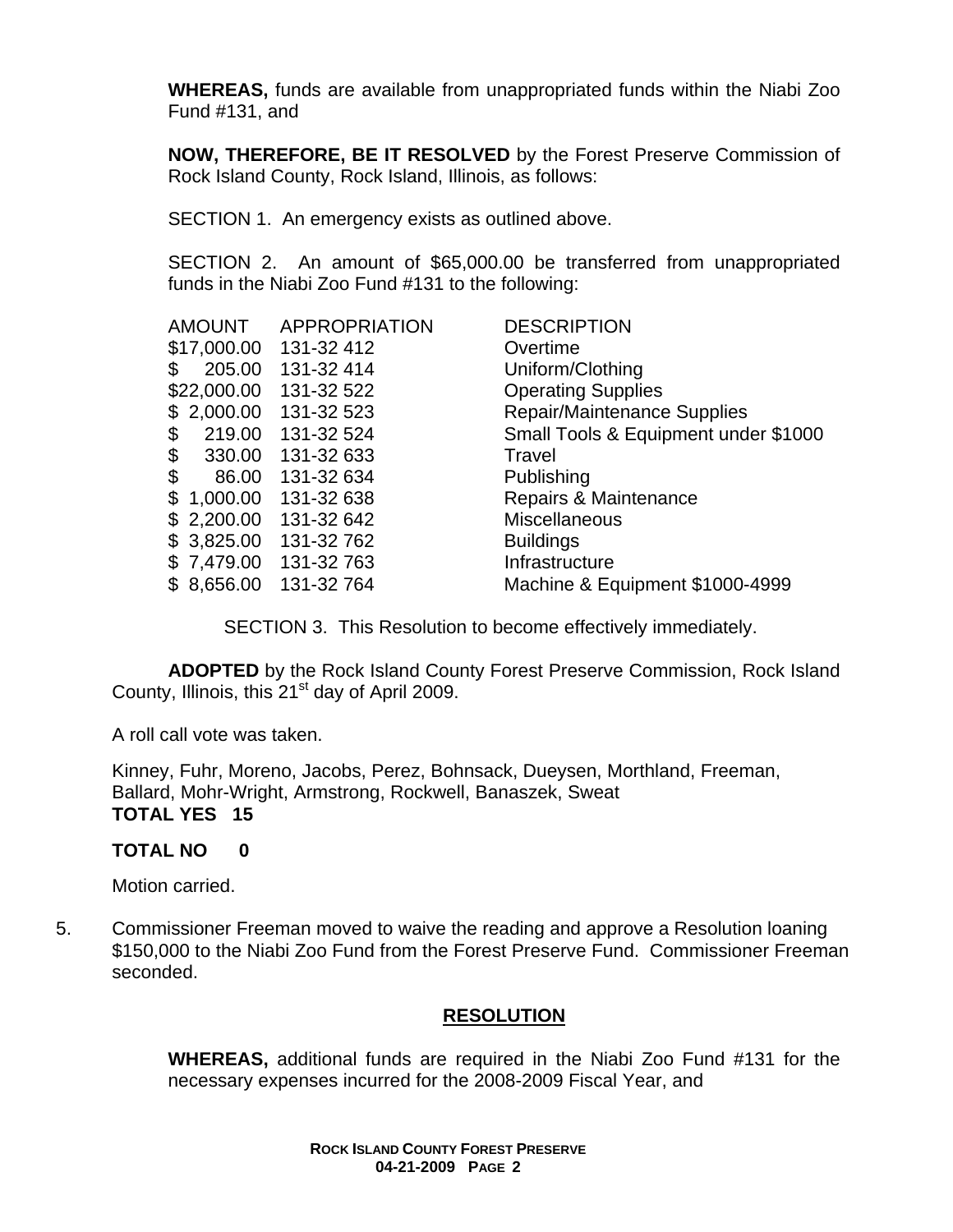**WHEREAS,** funds are available from unappropriated funds within the Forest Preserve Fund #130 to loan to the Niabi Zoo Fund #131, and

**NOW, THEREFORE, BE IT RESOLVED** by the Forest Preserve Commission of Rock Island County, Rock Island, Illinois, as follows:

SECTION 1. An emergency exists as outlined above.

- SECTION 2. An amount of \$150,000 be loaned from the Forest Preserve Fund #130 to the Niabi Zoo Fund #131
- SECTION 3 The above amount to be repaid to the Forest Preserve Fund #130 as funds become available

SECTION 4. This Resolution to become effectively immediately.

**ADOPTED** by the Rock Island County Forest Preserve Commission, Rock Island County, Illinois, this  $21<sup>st</sup>$  day of April 2009.

A roll call vote was taken.

Kinney, Fuhr, Moreno, Jacobs, Perez, Bohnsack, Dueysen, Morthland, Freeman, Ballard, Brandmeyer, Meersman, Mohr-Wright, Armstrong, Rockwell, Banaszek, Sweat **TOTAL YES 17** 

## **TOTAL NO 0**

Motion carried.

6. Commissioner Davies moved to waive the reading and approve the Resolution transferring \$25,000 from unappropriated funds in the Liability Insurance Fund. Commissioner Perez seconded.

# **RESOLUTION**

 **WHEREAS,** additional funds are required in the Forest Preserve Liability Fund #133 for the necessary expenses incurred for the 2008-2009 Fiscal Year, and

 **WHEREAS**, funds are available from unappropriated funds in the Forest Preserve Liability Fund #133, and

**NOW, THEREFORE, BE IT RESOLVED** by the Forest Preserve Commission of Rock Island County, Rock Island, Illinois, as follows:

SECTION 1. An emergency exists as outlined above.

SECTION 2. An amount of **\$25,000** be transferred from unappropriated funds in the Forest Preserve Liability Fund #133 to the following: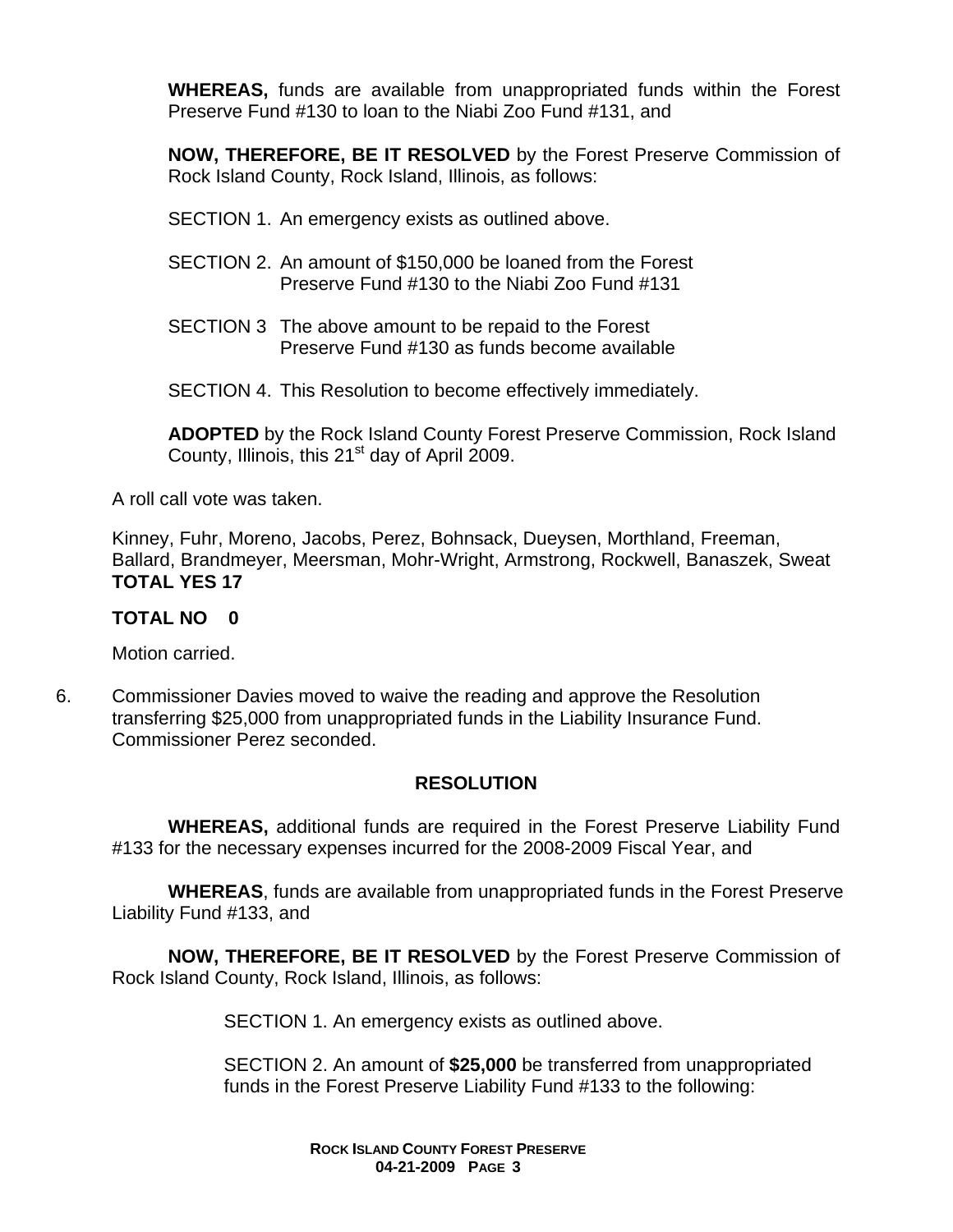AMOUNT APPROPRIATION DESCRIPTION \$25,000 133-32 636.00 Insurance

SECTION 3. This Resolution to become effective immediately.

**ADOPTED** by the Rock Island County Forest Preserve Commission, Rock Island County, Illinois, this  $21<sup>st</sup>$  day of April, 2009.

A roll call vote was taken.

Kinney, Fuhr, Moreno, Jacobs, Perez, Bohnsack, Dueysen, Morthland, Freeman, Ballard, Brandmeyer, Mohr-Wright, Armstrong, Rockwell, Banaszek, Sweat **TOTAL YES 16** 

#### **No One Voted No.**

Motion carried.

7. Commissioner Davies moved to waive the reading and approve the Resolution regarding the Conversion of the Martin Trust to a Total Return Trust. Commissioner Jacobs seconded.

### **Rock Island County Forest Preserve District Resolution Re: Conversion of the Marvin Martin Trust to a Total Return Trust**

WHEREAS, there has been a trust established for the benefit of the Loud Thunder Forest Preserve known as the MARVIN Martin Trust; and

WHEREAS, the intended purpose of the Trust is to facilitate land acquisitions and capital improvements for Loud Thunder Forest Preserve; and

WHEREAS, there have been significant changes in federal tax law, effective January 1, 2008, which could significantly diminish funds available from the Trust toward its purpose, i.e. to benefit Loud Thunder Forest Preserve; and

WHEREAS, it is necessary that Total Return Trust Provisions be adopted to implement the intended purpose of the Marvin Martin Trust.

NOW, THEREFORE, be it Resolved by the Rock Island County Forest Preserve District Board of Commissioners that the Marvin Martin Trust be converted to a Total Return Trust pursuant to 760 ILCS 5/5.3 et seq.; and

 *Be It Further Resolved* that any funds received from the Trust be designated and used only for land acquisitions and capital improvements for the Loud Thunder Preserve; and

 *Be It Further Resolved* that to insure that funds from the Trust are used only for the designated purposes, all funds distributed from the Trust shall be deposited into a